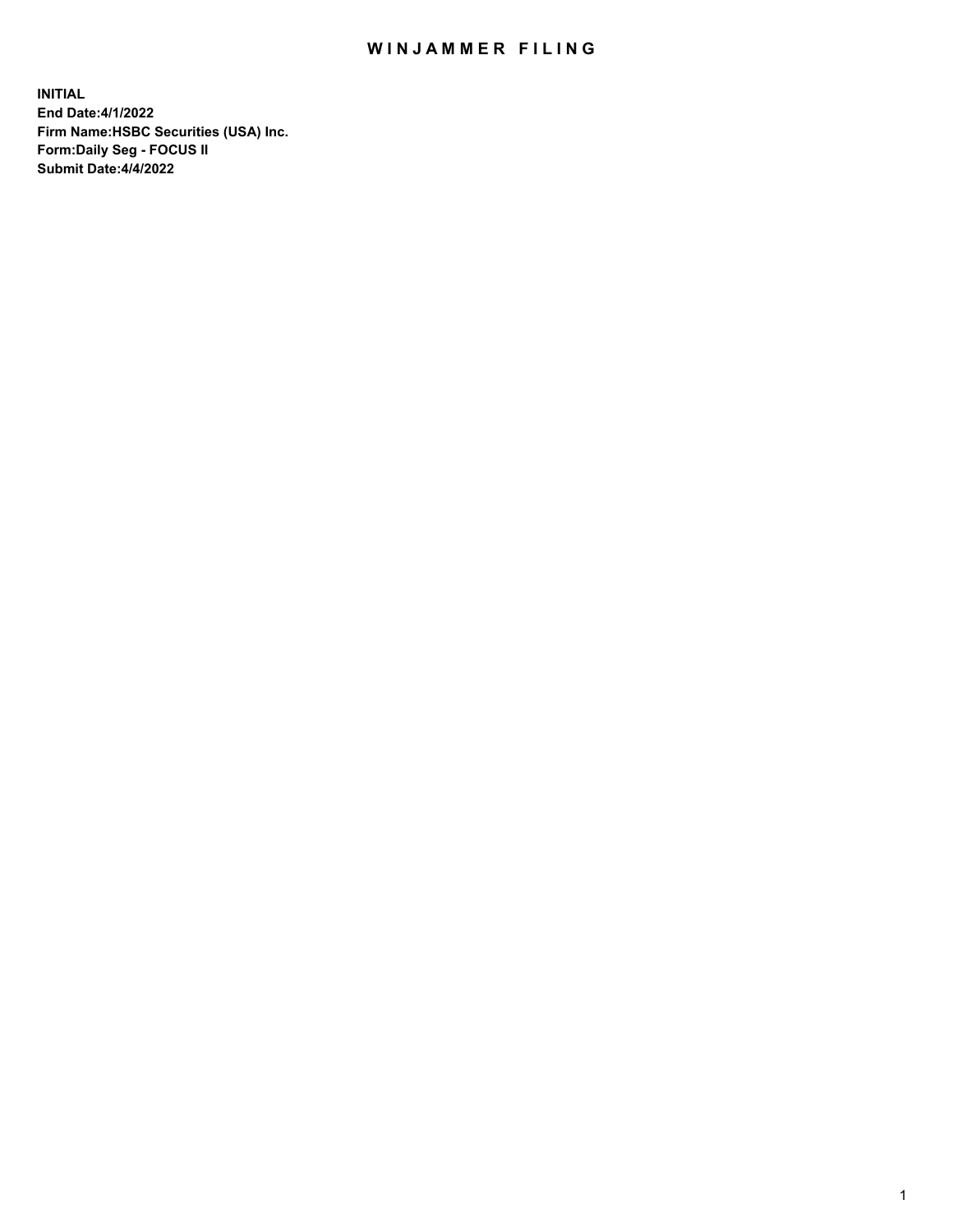**INITIAL End Date:4/1/2022 Firm Name:HSBC Securities (USA) Inc. Form:Daily Seg - FOCUS II Submit Date:4/4/2022 Daily Segregation - Cover Page**

| Name of Company                                                                                                                                                                                                                                                                                                                | <b>HSBC Securities (USA) Inc.</b>                              |
|--------------------------------------------------------------------------------------------------------------------------------------------------------------------------------------------------------------------------------------------------------------------------------------------------------------------------------|----------------------------------------------------------------|
| <b>Contact Name</b>                                                                                                                                                                                                                                                                                                            | <b>Michael Vacca</b>                                           |
| <b>Contact Phone Number</b>                                                                                                                                                                                                                                                                                                    | 212-525-7951                                                   |
| <b>Contact Email Address</b>                                                                                                                                                                                                                                                                                                   | michael.vacca@us.hsbc.com                                      |
| FCM's Customer Segregated Funds Residual Interest Target (choose one):<br>a. Minimum dollar amount: ; or<br>b. Minimum percentage of customer segregated funds required:%; or<br>c. Dollar amount range between: and; or<br>d. Percentage range of customer segregated funds required between:% and%.                          | 110,000,000<br>$\overline{\mathbf{0}}$<br>0 <sub>0</sub><br>00 |
| FCM's Customer Secured Amount Funds Residual Interest Target (choose one):<br>a. Minimum dollar amount: ; or<br>b. Minimum percentage of customer secured funds required:%; or<br>c. Dollar amount range between: and; or<br>d. Percentage range of customer secured funds required between:% and%.                            | 15,000,000<br><u>0</u><br>0 <sub>0</sub><br>00                 |
| FCM's Cleared Swaps Customer Collateral Residual Interest Target (choose one):<br>a. Minimum dollar amount: ; or<br>b. Minimum percentage of cleared swaps customer collateral required:% ; or<br>c. Dollar amount range between: and; or<br>d. Percentage range of cleared swaps customer collateral required between:% and%. | 75,000,000<br><u>0</u><br><u>00</u><br>00                      |

Attach supporting documents CH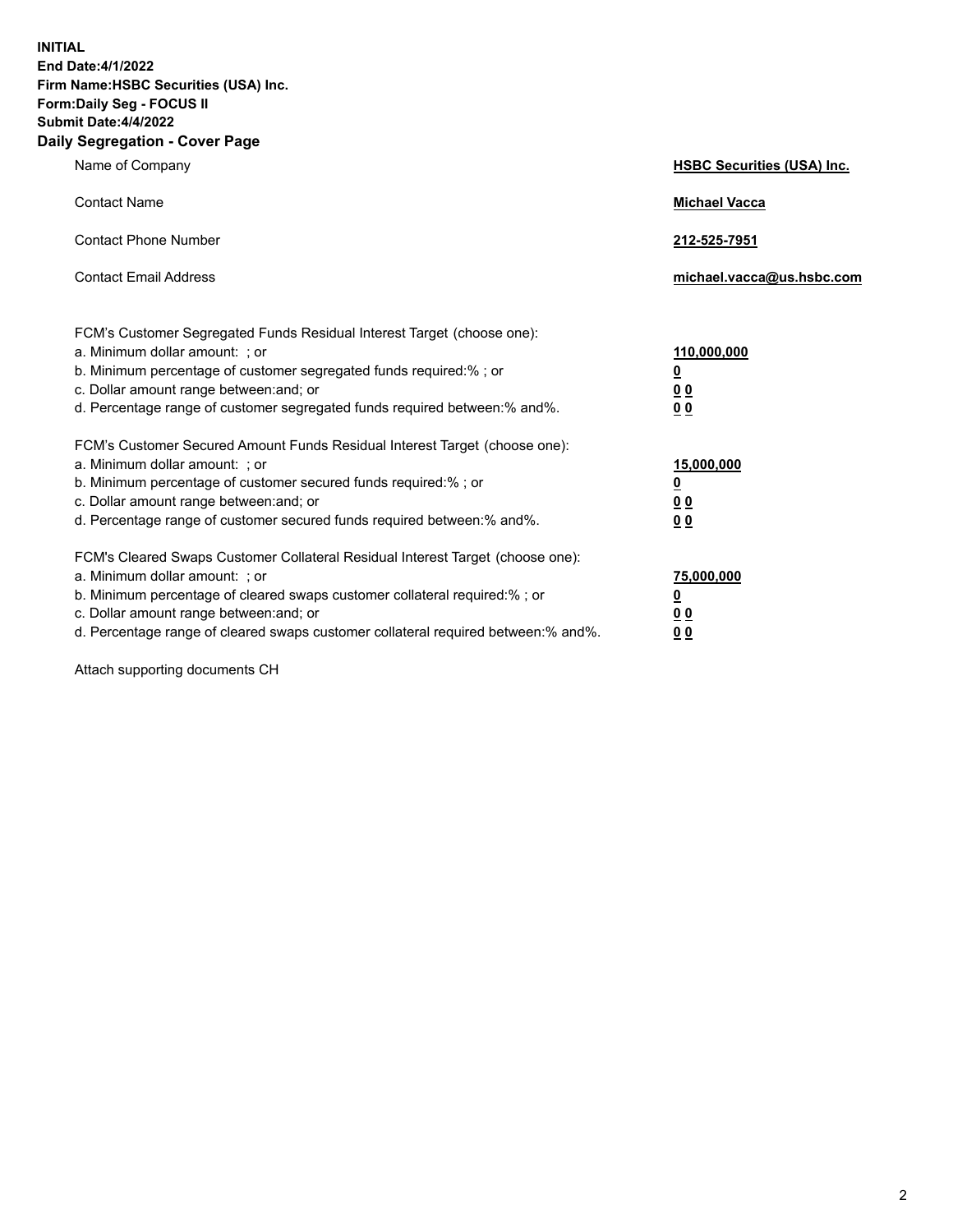**INITIAL End Date:4/1/2022 Firm Name:HSBC Securities (USA) Inc. Form:Daily Seg - FOCUS II Submit Date:4/4/2022 Daily Segregation - Secured Amounts** Foreign Futures and Foreign Options Secured Amounts Amount required to be set aside pursuant to law, rule or regulation of a foreign government or a rule of a self-regulatory organization authorized thereunder **0** [7305] 1. Net ledger balance - Foreign Futures and Foreign Option Trading - All Customers A. Cash **97,358,440** [7315] B. Securities (at market) **51,988,736** [7317] 2. Net unrealized profit (loss) in open futures contracts traded on a foreign board of trade **24,328,046** [7325] 3. Exchange traded options a. Market value of open option contracts purchased on a foreign board of trade **0** [7335] b. Market value of open contracts granted (sold) on a foreign board of trade **0** [7337] 4. Net equity (deficit) (add lines 1. 2. and 3.) **173,675,222** [7345] 5. Account liquidating to a deficit and account with a debit balances - gross amount **9,093,584** [7351] Less: amount offset by customer owned securities **-9,069,871** [7352] **23,713** [7354] 6. Amount required to be set aside as the secured amount - Net Liquidating Equity Method (add lines 4 and 5) **173,698,935** [7355] 7. Greater of amount required to be set aside pursuant to foreign jurisdiction (above) or line 6. **173,698,935** [7360] FUNDS DEPOSITED IN SEPARATE REGULATION 30.7 ACCOUNTS 1. Cash in banks A. Banks located in the United States **15,395,622** [7500] B. Other banks qualified under Regulation 30.7 **0** [7520] **15,395,622** [7530] 2. Securities A. In safekeeping with banks located in the United States **51,988,736** [7540] B. In safekeeping with other banks qualified under Regulation 30.7 **0** [7560] **51,988,736** [7570] 3. Equities with registered futures commission merchants A. Cash **0** [7580] B. Securities **0** [7590] C. Unrealized gain (loss) on open futures contracts **0** [7600] D. Value of long option contracts **0** [7610] E. Value of short option contracts **0** [7615] **0** [7620] 4. Amounts held by clearing organizations of foreign boards of trade A. Cash **0** [7640] B. Securities **0** [7650] C. Amount due to (from) clearing organization - daily variation **0** [7660] D. Value of long option contracts **0** [7670] E. Value of short option contracts **0** [7675] **0** [7680] 5. Amounts held by members of foreign boards of trade A. Cash **130,786,003** [7700] B. Securities **0** [7710] C. Unrealized gain (loss) on open futures contracts **24,328,046** [7720] D. Value of long option contracts **0** [7730] E. Value of short option contracts **0** [7735] **155,114,049** [7740] 6. Amounts with other depositories designated by a foreign board of trade **0** [7760] 7. Segregated funds on hand **0** [7765] 8. Total funds in separate section 30.7 accounts **222,498,407** [7770] 9. Excess (deficiency) Set Aside for Secured Amount (subtract line 7 Secured Statement Page 1 from Line 8) **48,799,472** [7380] 10. Management Target Amount for Excess funds in separate section 30.7 accounts **15,000,000** [7780] 11. Excess (deficiency) funds in separate 30.7 accounts over (under) Management Target **33,799,472** [7785]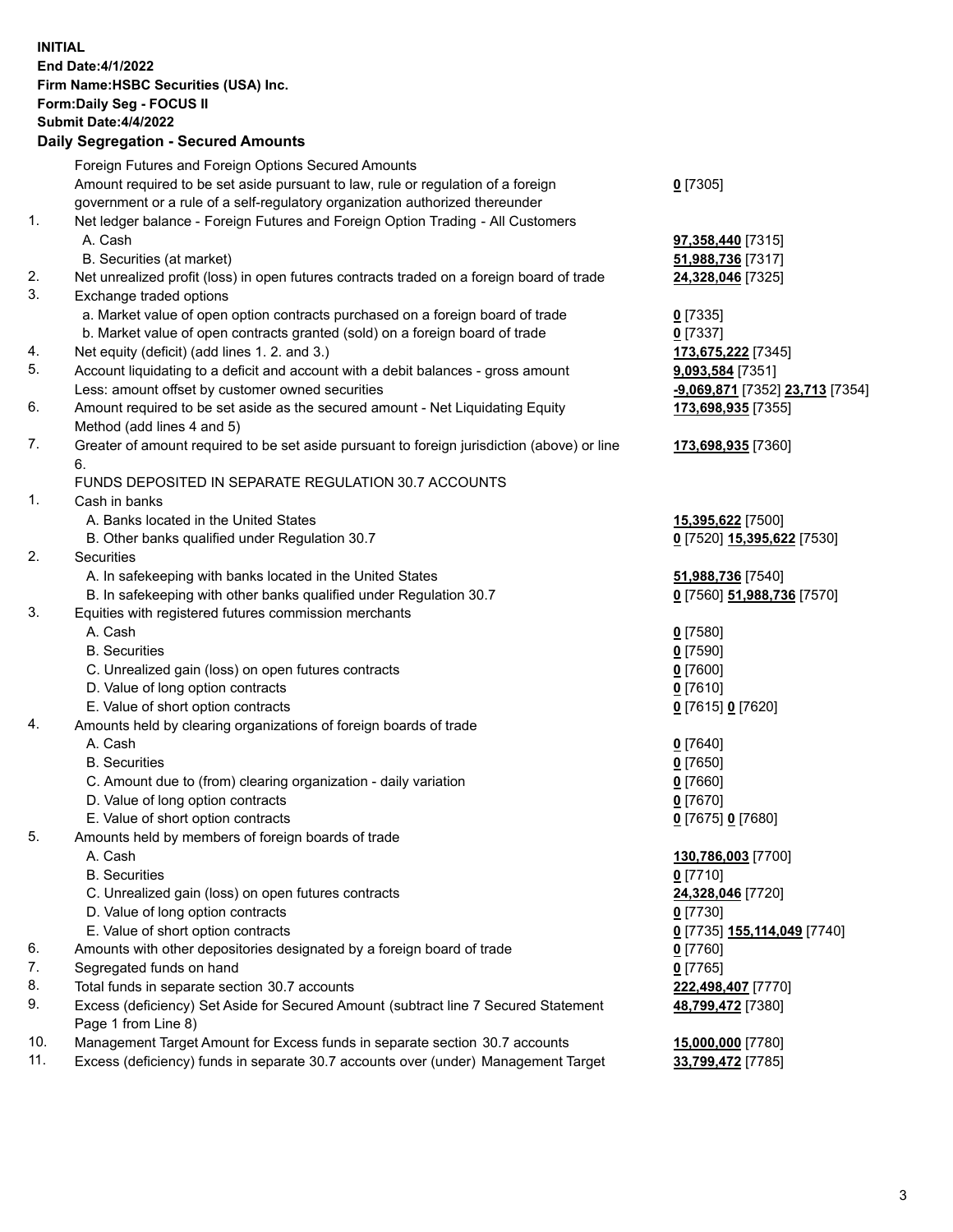| <b>INITIAL</b> | End Date: 4/1/2022                                                                  |                                 |
|----------------|-------------------------------------------------------------------------------------|---------------------------------|
|                | Firm Name: HSBC Securities (USA) Inc.                                               |                                 |
|                | Form: Daily Seg - FOCUS II                                                          |                                 |
|                | Submit Date: 4/4/2022                                                               |                                 |
|                | Daily Segregation - Segregation Statement                                           |                                 |
|                | SEGREGATION REQUIREMENTS(Section 4d(2) of the CEAct)                                |                                 |
| 1.             | Net ledger balance                                                                  |                                 |
|                | A. Cash                                                                             | 1,887,988,240 [7010]            |
|                | B. Securities (at market)                                                           | 977,379,088 [7020]              |
| 2.             | Net unrealized profit (loss) in open futures contracts traded on a contract market  | 498,696,443 [7030]              |
| 3.             | Exchange traded options                                                             |                                 |
|                | A. Add market value of open option contracts purchased on a contract market         | 4,476,448,500 [7032]            |
|                | B. Deduct market value of open option contracts granted (sold) on a contract market | -934,293,522 [7033]             |
| 4.             | Net equity (deficit) (add lines 1, 2 and 3)                                         | 6,906,218,749 [7040]            |
| 5.             | Accounts liquidating to a deficit and accounts with                                 |                                 |
|                | debit balances - gross amount                                                       | 37,310,647 [7045]               |
|                | Less: amount offset by customer securities                                          | -37,308,170 [7047] 2,477 [7050] |
| 6.             | Amount required to be segregated (add lines 4 and 5)                                | 6,906,221,226 [7060]            |
|                | FUNDS IN SEGREGATED ACCOUNTS                                                        |                                 |
| 7.             | Deposited in segregated funds bank accounts                                         |                                 |
|                | A. Cash                                                                             | 10,512,654 [7070]               |
|                | B. Securities representing investments of customers' funds (at market)              | $0$ [7080]                      |
|                | C. Securities held for particular customers or option customers in lieu of cash (at | 115,736,674 [7090]              |
|                | market)                                                                             |                                 |
| 8.             | Margins on deposit with derivatives clearing organizations of contract markets      |                                 |
|                | A. Cash                                                                             | 2,206,058,955 [7100]            |
|                | B. Securities representing investments of customers' funds (at market)              | 174,294,497 [7110]              |
|                | C. Securities held for particular customers or option customers in lieu of cash (at | 786,228,813 [7120]              |
|                | market)                                                                             |                                 |
| 9.             | Net settlement from (to) derivatives clearing organizations of contract markets     | 114,510,405 [7130]              |
| 10.            | Exchange traded options                                                             |                                 |
|                | A. Value of open long option contracts                                              | 4,476,448,500 [7132]            |
|                | B. Value of open short option contracts                                             | -934,293,522 [7133]             |
| 11.            | Net equities with other FCMs                                                        |                                 |
|                | A. Net liquidating equity                                                           | 324,896 [7140]                  |
|                | B. Securities representing investments of customers' funds (at market)              | $0$ [7160]                      |
|                | C. Securities held for particular customers or option customers in lieu of cash (at | 23,347,656 [7170]               |
|                | market)                                                                             |                                 |
| 12.            | Segregated funds on hand                                                            | 52,065,945 [7150]               |
| 13.            | Total amount in segregation (add lines 7 through 12)                                | 7,025,235,473 [7180]            |
| 14.            | Excess (deficiency) funds in segregation (subtract line 6 from line 13)             | 119,014,247 [7190]              |
| 15.            | Management Target Amount for Excess funds in segregation                            | 110,000,000 [7194]              |
| 16.            | Excess (deficiency) funds in segregation over (under) Management Target Amount      | 9,014,247 [7198]                |
|                | Excess                                                                              |                                 |